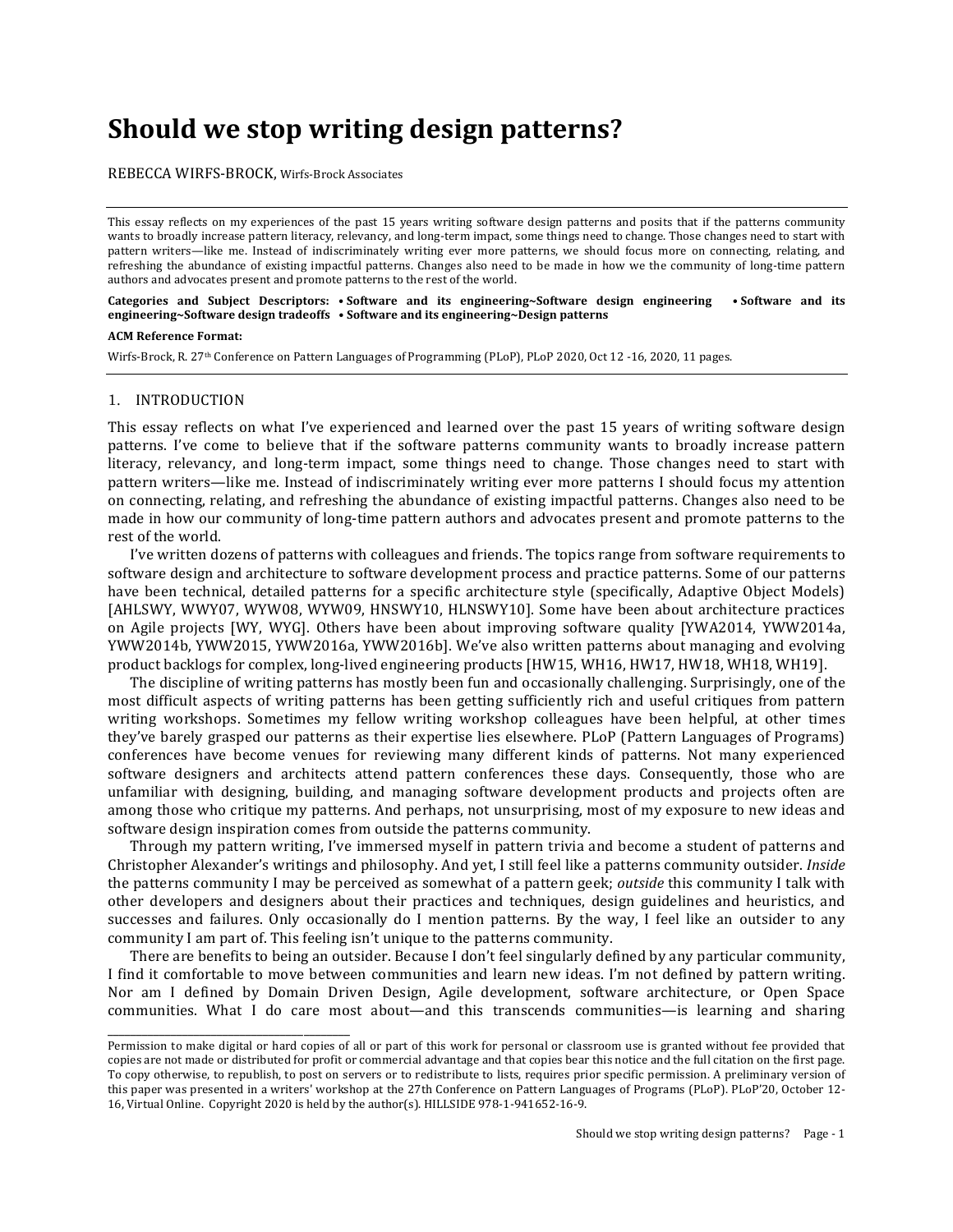expertise and growing awareness and appreciation in others about how to sustainably design and build useful software systems.

Unfortunately, none of the patterns I have written have had much, if any, impact on the larger software development community. There hasn't been a broad diffusion of ideas or learning from the software patterns community to the larger software development community.

For various reasons my collaborators and I have not yet published these patterns in books. Perhaps if we had done so, that would give our patterns more legitimacy and make them more accessible.<sup>1</sup> But I suspect other factors also contributed to our patterns' obscurity—poor timing, a lack of approachability of written pattern forms to our targeted audience of practicing developers and designers, limited applicability, lack of promotion, or lack of any deep and lasting connections made between our patterns and other design practices, principles, patterns and schools of thought.

Additionally, there is the important matter of packaging for ready consumption. Some patterns we wrote were part of patterns collections. Instead of eventually being consolidated and housed in a book or focused website, they remain scattered in a series of papers published over several years in different PLoP proceedings which are obscurely stored in the ACM digital library. This makes them difficult for all but the most dedicated academic to find. Without more active curation, clustering our patterns into relevant sets that are discoverable by the people who could use them, our patterns will become lost.

My object design books [Wirf90, WM] have had a far greater impact.

This is in part due to the readability/approachability of these books, but mostly due to timing. Although I thought my second book on object design was an even more valuable contribution to design thinking than the first, it is the first book written in 1990 that was (and still is) widely recognized. When objects were "new," books on how to design object-oriented applications were eagerly sought after by software developers. By 2002, when my second object design book was published, object technology was well on its way to becoming mundane.

Timing is important. As is novelty. And luck.

But another force at play here that we should not ignore is the fact that inside the patterns community we are writing patterns at a meta level about software design. Most developers, however, are interested in the concrete and specific. They crave detailed design advice. Pattern descriptions—by intent—are abstract. There is a disconnect between the people I hope to reach and the way I am communicating my work through patterns.

Perhaps pattern literature is not the best way to convey software design knowledge.

Regardless, writing patterns has had a tremendous impact on me. My hope is that the following reflections will prompt you as software designers and developers and patterns authors to think more deeply about the relationship between written patterns and software design.

## 2. SOME LESSONS I'VE LEARNED THROUGH WRITING PATTERNS

## *Many* software design and architecture patterns are only of interest to those working in narrow software niches.

Toiling away writing about a variant of a particular pattern may contribute to our overall body of knowledge (yes, I wrote a pattern named ADAPTIVE OBJECT MODEL BUILDER [WYW09], a variant of the BUILDER pattern, and several Adaptive Object Model rendering patterns) but these efforts are of limited value. Such knowledge, especially in a narrow field, adds value only if that knowledge can be readily shared among those working in that field. Not many designers today build adaptive object-model systems. Not many ever did. But there was a small core of contributors who wrote patterns for this architecture style in the early 2000s. I joined this group as a latecomer. I wanted to share my knowledge of using metadata in systems to design for flexible, interpretive behaviors. Plus, I like collaborating.

In hindsight, I caution potential authors working in a specialized software field: beware—the effort you take to document your work as patterns may not have any discernible impact on your field. Pattern writing may help you to understand and develop deeper design insights. You'll learn how to express the design constraints and forces that are balanced by a particular pattern. You'll learn how to create and illustrate

 $<sup>1</sup>$  Even though I've published these individual patterns papers on my website and in PLoP proceedings, any view of</sup> them as a coherent set is lacking.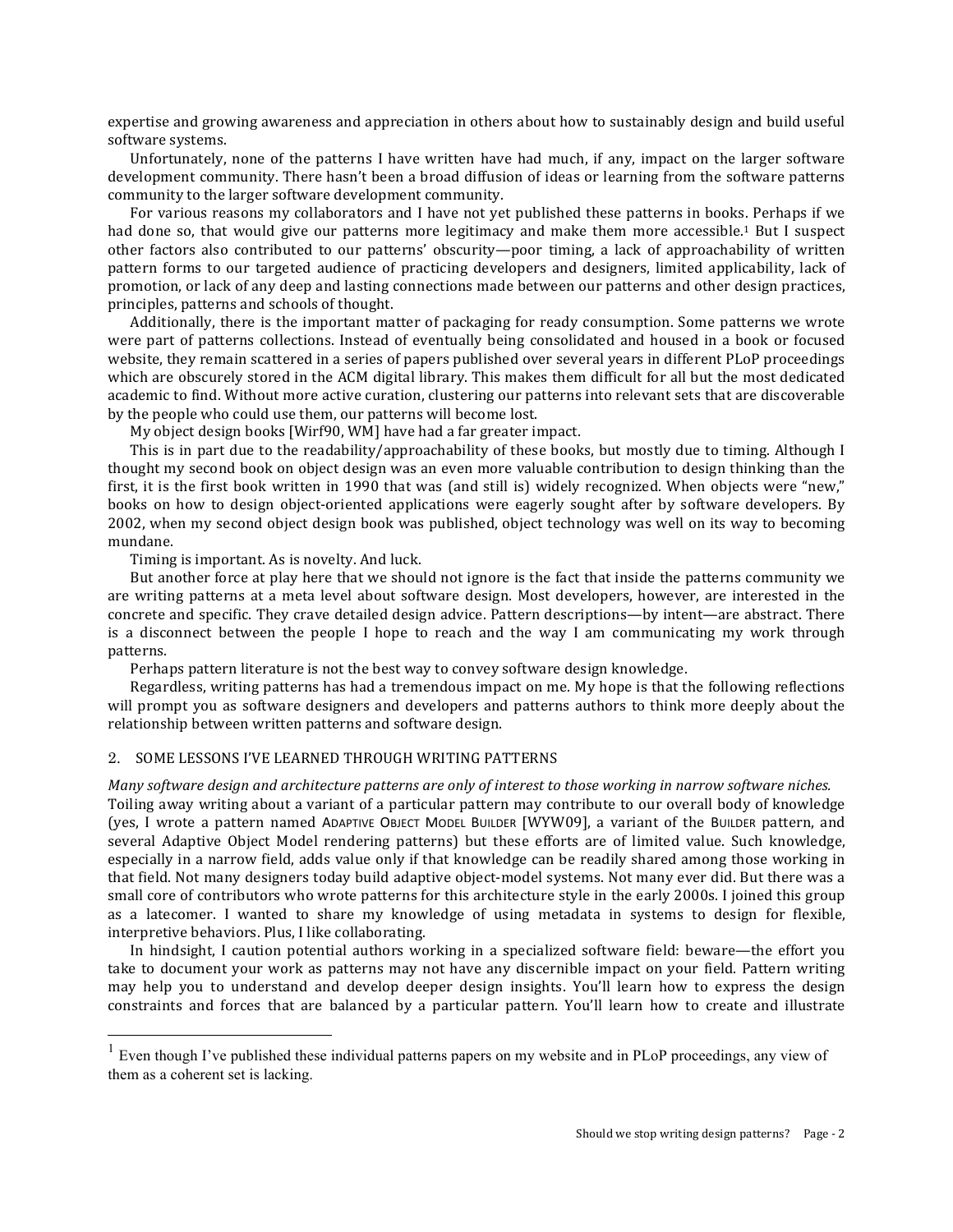exemplary solutions. But the dark truth is that publishing your knowledge only in pattern form limits the exposure of your work to those few who are either actively engaged in writing similar patterns or are academically motivated to seek out pattern literature (few academics are so inclined) in pursuit of making their own contributions. There is, however, value to you, the author of a pattern, as a note to your future self. Any broader impact is uncertain.

## *Pattern descriptions need refreshing.*

Christopher Alexander and colleagues in the preface to *A Pattern Language* [AISJFA] observed that:

*…each pattern represents our current best guess as to what arrangement of the physical environment will*  work to solve the problem presented. The empirical questions center on the problem—does it occur and is it *felt* in the way we describe it?—and the solution—does the arrangement we propose solve the problem? And *the asterisks represent our degree of faith in these hypotheses. But of course, no matter what the asterisks say,* the patterns are still hypotheses, all 253 of them—and therefore tentative, free to evolve under the impact of *new experience and observation.*

Alexander and his colleagues expected patterns to evolve under new design contexts. What isn't so clear is how they expected new insights from other architects to be communicated or how their patterns could evolve. In *A* Pattern Language, Alexander only hints at creating project-specific pattern languages (emphasizing particular patterns and their importance) that would provide high level guidance for a specific architecture project*:*

All 253 patterns together form a language. They create a coherent picture of an entire region, with the *power* to generate such regions in a million forms, with infinite variety in all the details. It is also true that any *small sequence of patterns from this language is itself a language for a smaller part of the environment and this* small list of patterns is then capable of generating a million parks, paths, houses, workshops, or gardens.

We software designers and architects also face the challenge of finding effective ways to update and refresh our patterns as well as to share project-specific design insights.

The need for pattern refreshing is especially true for most early software design "proto-patterns." When I first reviewed the *Design Patterns* book [Gamm], I hoped for a continuing stream of new design patterns from these authors. I strongly suggested that they publish the book in a form where installments and additions could be made on a regular basis. This notion was similar in concept to the yearly addendum to the Encyclopedia Britannica, which could be purchased annually to keep the encyclopedia up to date. The editors liked my suggestion and passed it along to the authors. But unfortunately, the original authors did not update their patterns for a variety of reasons, not the least being the untimely death of John Vlissides.

Admirably, others with no direct connections to these original authors or the patterns community are taking up this effort.

For one good example, consider John Thompson's web pages, which present the 23 patterns in *Design Patterns* refreshed with examples from the Java Spring Framework [Thom]. The descriptions are well motivated and provide an approachable introduction to these patterns that is especially relevant to Java programmers. The Observer pattern is motivated by a more modern application (registering and receiving tweets from those you follow). And the example solution, more appropriately, uses Java interfaces instead of the original class-based solutions to define Observer and Subject implementable behaviors. To make the pattern even more relevant, a specific example illustrates how this pattern is applied in the Spring Framework. The author also thoroughly discusses the controversial SINGLETON pattern, demonstrating how to create a threadsafe version of a Singleton, and strongly expresses opinions on where it might be appropriate and why it should be sparingly used.

Another example is Brandon Rhodes' Python patterns guide website [Rhod]. In addition to showing examples of each of the 23 patterns found in *Design Patterns*, he includes additional common foundational Python patterns. He also discusses how one can come to a robust, comprehensive and flexible design solution by applying the design principles that underlie the patterns presented in *Design Patterns*. For example, in the discussion of the principle, favor composition over inheritance, different design solutions for logging are shown. These range from ADAPTER to BRIDGE and DECORATOR pattern implementations. In a section titled "Going beyond the Gang of Four patterns" Rhodes illustrates how Python's logging capabilities in its Standard Library are designed with even more flexibility—not only supporting multiple filters, but multiple output streams for log messages.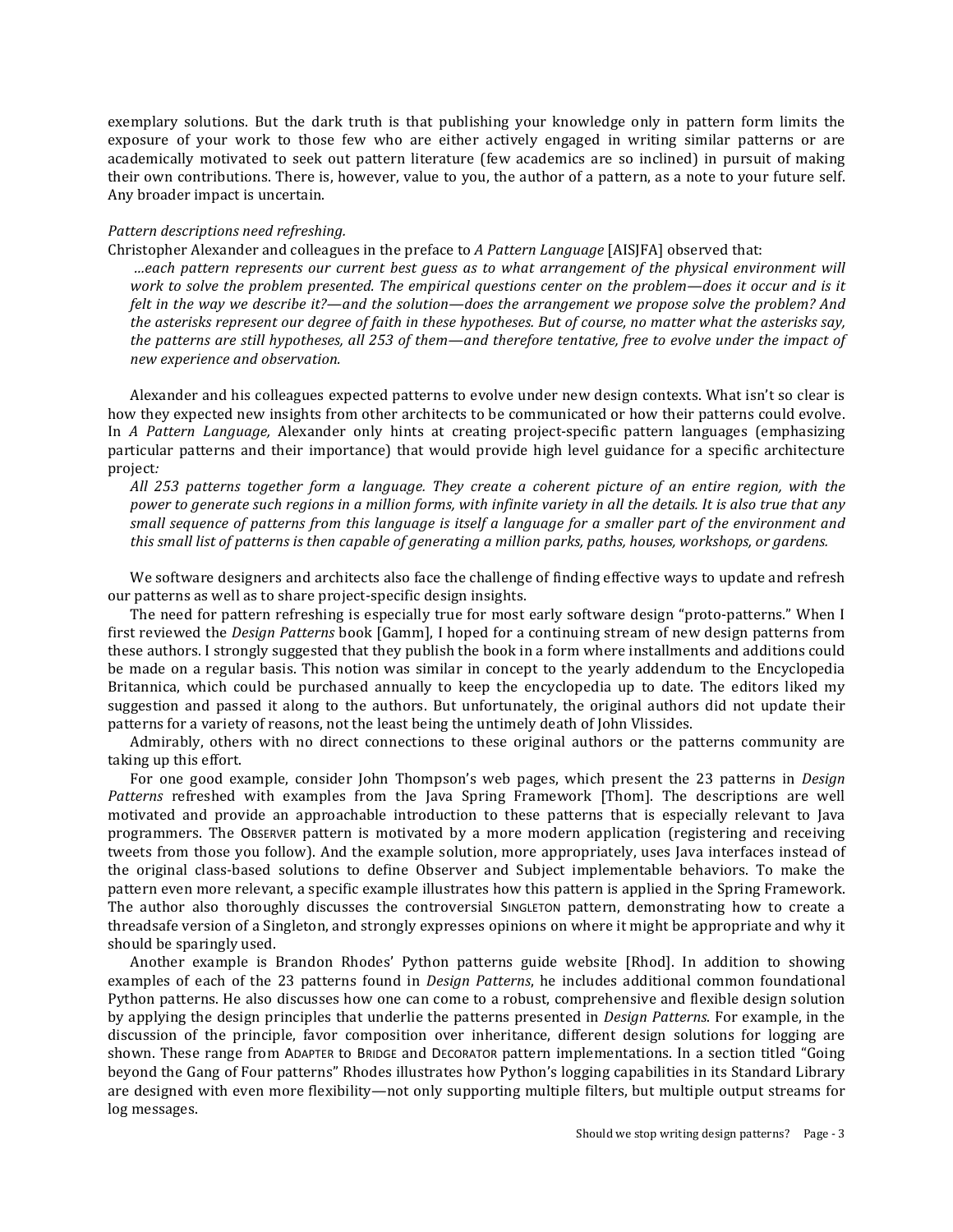These two sites provide useful information for design-curious Java or Python programmers. They are at the level of detail that programmers can relate to, showing plenty of code along with thoughtful design commentary. None of their solutions are illustrated with the more abstract UML class or sequence diagrams.

## *Many broadly useful patterns are not well known.*

A notable example of useful patterns that have slipped into relative obscurity are the software re-engineering patterns described in *Object-Oriented Software Reengineering Patterns* by Serge Demeyer, Stéphane Ducasse, and Oscar Nierstrasz [Dem]. Recently the authors have reclaimed the copyright to this book and now have made an online version freely available as an Open Textbook Library text.<sup>2</sup>

Each chapter starts with a pattern map illustrating potential sequences through the patterns in the chapter based on desired outcomes (for example, see Figure 1 for the pattern map to Chapter 4).



Figure 1. Each chapter in *Object-Oriented Reengineering Patterns* is a small language

These patterns are still relevant in today's development context although they, too, could benefit from updating. For example, one of the patterns is Do A Mock Installation. These days, the build process, even for a legacy system, typically has been at least partially automated; consequently an appropriate substitute for this might be a pattern named BUILD THE SYSTEM AND MAP DEPENDENCIES. In a previous essay, I observed [Wirf17] that, "Unintentionally, the biggest misstep these authors made was titling their book, *Object-Oriented Reengineering* Patterns." Object technology patterns are only mentioned in the last two chapters, and some of these objecttechnology specific patterns could be rewritten to be generally applicable to both functional and object programming implementations, for example, MovE BEHAVIOR CLOSE TO DATA, ELIMINATE NAVIGATION CODE, FACTOR OUT STATE, and FACTOR OUT STRATEGY. Perhaps if retitled *Software Reengineering Patterns*, with new chapters which described several functional programming language implementation patterns, this work could become even more relevant.

Another handful of small, useful, but unknown patterns comes from my own work. In a 2008 pattern paper [WY], we described three patterns for sustaining software architecture. Joe Yoder, my co-author, among other accomplishments, is known as a co-author of the BIG BALL OF MUD pattern [Foot]. That paper is notorious among Software developers.<sup>3</sup> We wrote PAVING OVER THE WAGON TRAIL, a pattern for building a tool (most likely to generate code) that enables repetitive, error prone programming tasks to be eliminated. WIPING YOUR FEET AT THE Door is a pattern for cleaning up data by transforming it at the "edges" of a system in order to reduce internal complexity. A third pattern was about a well-intentioned effort to make programming simpler that instead

 $2$  https://open.umn.edu/opentextbooks/textbooks/object-oriented-reengineering-patterns

 $3\text{ S}$  Sadly, this paper is widely misunderstood. People commonly refer to the BIG BALL OF MUD as an anti-pattern, an architecture that is sprawling and unmaintainable, that you should try to re-work. Instead, if you actually read the Big Ball of Mud paper, you will find it contains a number of small, practical patterns for containing and managing complexity in a sprawling legacy system. These gems are in addition to its heart-felt and humorous discussion of how it is better to live with mud (in appropriate places of a system) rather than to try to fix things up and make a totally new, clean architecture.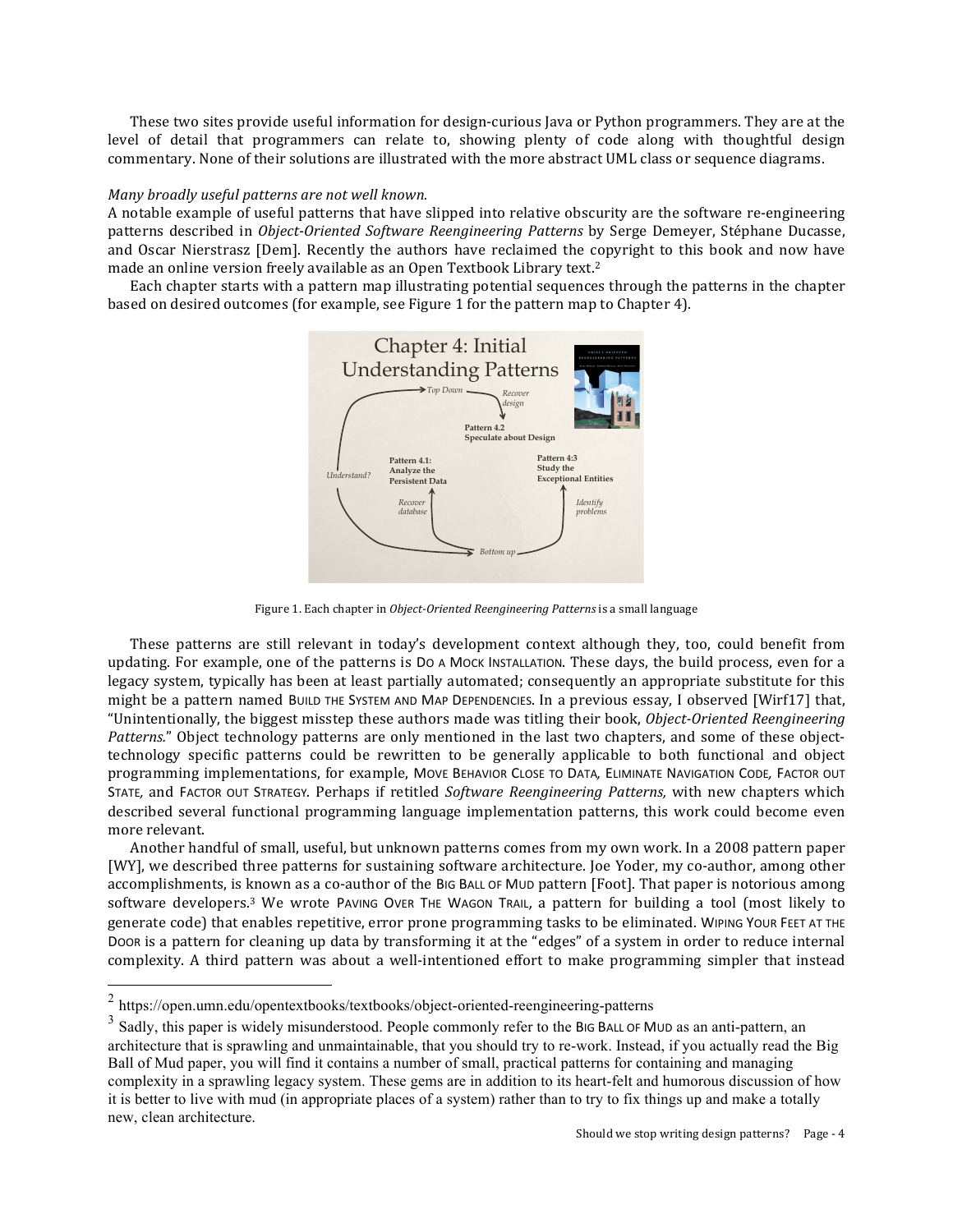reinforced poor programming practices and exacerbated the erosion of the architecture: PAVING OVER THE COWPATH. We took care to explain why this was not an anti-pattern, but instead an insidious form of wellintentioned tool tinkering. These patterns were intended to help prevent design decay and sustain complex, evolving architectures.

These patterns are still relevant. But as they never gained much visibility, they are at risk of fading into obscurity. Perhaps I humor myself by thinking that they haven't already disappeared from sight. I suspect there are several reasons for their obscurity. We were far too clever and culturally limited with their naming. The BIG BALL OF MUD, after all, inspired us to give them names that implied muddy pathways, trails, and the need to clean data at system entryways. Those names detracted from their potential "stickiness." I suspect an even more important factor contributing to their insignificance was that we spent no time at all connecting our new patterns to other well-known related patterns such as Eric Evan's ANTICORRUPTION LAYER pattern [Evan] or the smaller patterns contained, obscurely, in the BIG BALL OF MUD. We certainly knew about these other patterns, but frankly we were more interested in writing new patterns that incorporated our shared knowledge than in hooking them to the broader body of existing patterns and promoting their recognition and use.<sup>4</sup>

#### *Patterns, or small clusters of them—no matter how useful—cannot thrive in isolation.*

Imagine having just read one of Alexander's patterns [AISJFA] such as the WINDOW PLACE in isolation. Without the awareness of the many other patterns found in *A Pattern Language* or a larger context of designing a dwelling, applying a single pattern won't have much impact. It is only when a designer sees how individual patterns are integrated within a larger body of design knowledge that she gains deeper insights and awareness of how patterns interact to create a holistic design. Not only do patterns need to be connected; there are naturally occurring larger "enclosing" patterns that also should be identified to provide a home and organizing structure for patterns with a smaller design scope.

To be relevant and stay relevant, software design patterns need to be richly connected to each other as well as to other useful design concepts, principles, heuristics and practices (regardless of their authors and whether they've been described in pattern form). These connections need to be strong ones. Connections need to be explained and made explicit. Connecting so deeply requires more effort; simply citing references to prior work won't suffice.

Let me explain the notion of making deep connections between concepts and patterns with an example from my own experience. Long before I wrote patterns, I conceived of the concept of object *role stereotypes* [Wirf92]. Role stereotypes are purposeful oversimplifications that can be used by designers to identify and reason about the work that objects do [WM, Wirf06].

Once I observed and named these six "patterns" of behavior in object-oriented applications—at that time, Smalltalk applications—I found I could spot them anywhere. In later works on Responsibility-Driven Design [WM, Wirf06], I demonstrated how well-known software design patterns embodied one or more role stereotypes. For example, a *coordinator* role is one where an object in a rote or mechanical way delegates work to other objects. The MEDIATOR pattern is an example of a *coordinator*. And the FAÇADE pattern is an example of an *interfacer* role where an object serves as an intermediary between different parts of the system. I also promoted the idea that by identifying patterns of interacting role stereotypes one could more clearly see a software design, whether emergent or existing. This way of seeing for me not only helped with design discussions and comparison of alternative approaches, but also with reverse engineering the design of existing object technology implementations. It was so important that I wrote another book about it and and updated a group of techniques for seeing and shaping an object design  $[WM]$ . Although I tried writing individual role stereotypes in pattern form, I quickly abandoned this effort. Role stereotypes were aids to perceiving the behaviors embodied in a design. That design may or may not incorporate any known design patterns. Regardless, I could use role stereotypes and "patterns" for arranging them, along with other design heuristics and principles to structure interacting object behaviors. Role stereotypes were more fundamental than software design patterns. In and of themselves they were not solutions to known design problems. So they weren't pattern worthy.

1

 $4$  This urge to create rather than integrate new knowledge shouldn't be surprising. None of original authors have updated the Big Ball of Mud paper or Domain Driven Design (DDD) patterns. Fortunately, others in the DDD community have written several books popularizing additional Domain Driven Design patterns and practices, distilling the essential DDD patterns, showing how they can be implemented in functional programming languages, and integrating them with other modeling practices.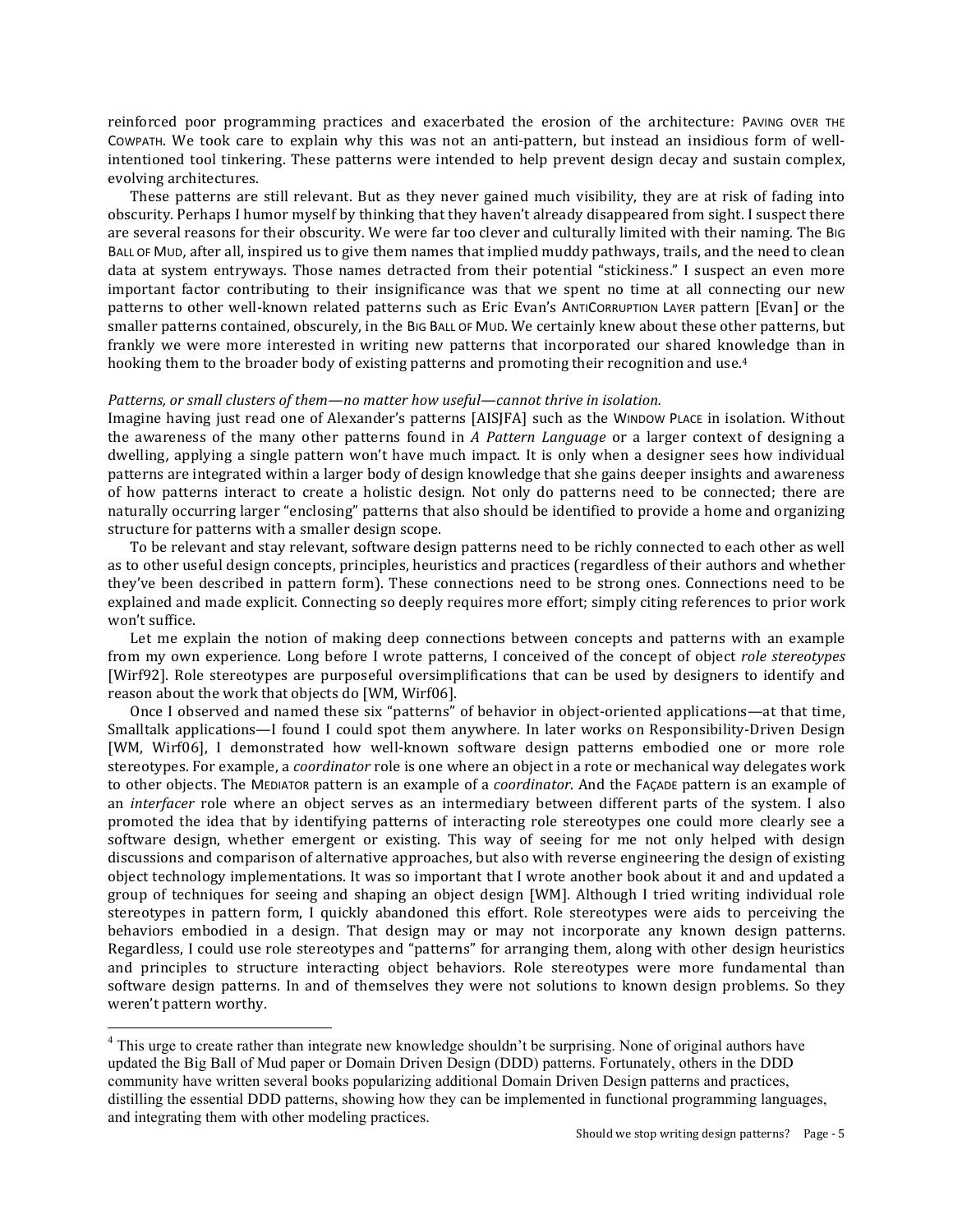Recently, Olaf Zimmerman and colleagues have written and published Microservice API patterns that were inspired by my notion of role stereotypes [ZPLZSa, ZPLZSb, ZSLZP]. Although our work has been cited in their patterns papers, it is a small footnote among several. Consequently, the reader of their patterns, especially as they are cast on their website, is not directly connected to idea of object role stereotypes which could be useful in designing the internals of services that implement these API patterns. Instead, designers will have to make those connections on their own—if they ever do. Finding relevant threads to pull on to make connections between newer and older design concepts is left as an exercise to only careful, studious readers or software historians.

## *Many* software design and architecture patterns are overly specific and imply prescriptive technology solutions.

It is all too easy in 2020 to criticize the original *Design Patterns* descriptions as being outdated. But this isn't a fair assessment. At the time early pattern authors wrote their patterns, they described what they knew and directly experienced. No speculation or innovation or generalization; design patterns described design phenomena observed in multiple, pre-existing, successful software system implementations. *Design Patterns* was written when object-technology was gaining prominence and object design solutions were common (they still are, but are not as prominent).

Nonetheless, even the Spring Framework design patterns author offers a somewhat constrained view of these patterns' utility as evidenced by this introduction [Thom]:

*The GoF [authors of Design Patterns]* wrote the book in a C++ context but it still remains very relevant to Java programming. C++ and Java are both object-oriented languages. The GoF authors, through their experience in *coding large-scale enterprise systems using C++, saw common patterns emerge. These design patterns are not unique to C++. The design patterns can be applied in any object-oriented language.*<sup>5</sup>

There is nothing technology specific about an ADAPTER or a FACADE or an OBSERVER. Even though *Design* Patterns was explicitly written as a collection of object design solution patterns, illustrated with pre-UML class diagrams and C++ code snippets, these patterns can be implemented in any programming language. Most developers today construe the original 23 *Design Patterns* as relevant only to object-oriented software solutions.

I know I can use an ADAPTER or BRIDGE or STRATEGY regardless of technology because I've done so. A more inexperienced designer might not so easily make this leap. However straightforward it is for me to transpose design patterns to different programming language and design contexts; I recognize that this ability comes from experience and seeing lots of solutions. Even though the original pattern descriptions might have been overly constrained or deceptively simplified, I can make that leap to another (similar enough) context.

It is noteworthy that the Spring Java-refreshed versions of *Design Patterns* include examples written in Java, along with textual descriptions. There are no Class diagram illustrations or more abstract depictions of pattern solutions. These days, more abstract representations of a software design solution—say a UML class or sequence diagram fragment—are becoming increasingly rare because such representations are not perceived as conveying useful additional information. Perhaps in this Stack Overflow era, most programmers are looking for solutions to immediate problems rather than looking to acquire generalized design knowledge.

## *There's* a tension between presenting concrete solutions and generalizable abstractions.

However potentially useful software design patterns may be, unless they have been contextualized for today's technologies and software designers, it will be difficult for newcomers to understand and apply them. An accessible introduction to a specific software pattern and its significance ideally provides a context and a concrete example that can be easily grasped. Without any higher abstractions or lingua franca, when the technology changes—to stay approachable—that solution will need updating.

Paradoxically, it is the concreteness of some pattern solutions that deceive us into believing that "what we see is all there is" [Kahn]. As Rudolph Arnheim in *Visual Thinking* [Arn] observes, "The more perfect our means of direct experience, the more easily we are caught by the dangerous illusion that perceiving is tantamount to knowing and understanding." So, when pattern authors present a realistic concrete solution, we readers may be lulled into thinking we know the extent of the pattern simply because we understand it.

<sup>5</sup> And indeed, they were. In fact, the authors of *Design Patterns* were familiar with C++ and Smalltalk. But as Smalltalk's popularity was waning at the time the book was written, they decided to use only one programming language and they chose C++.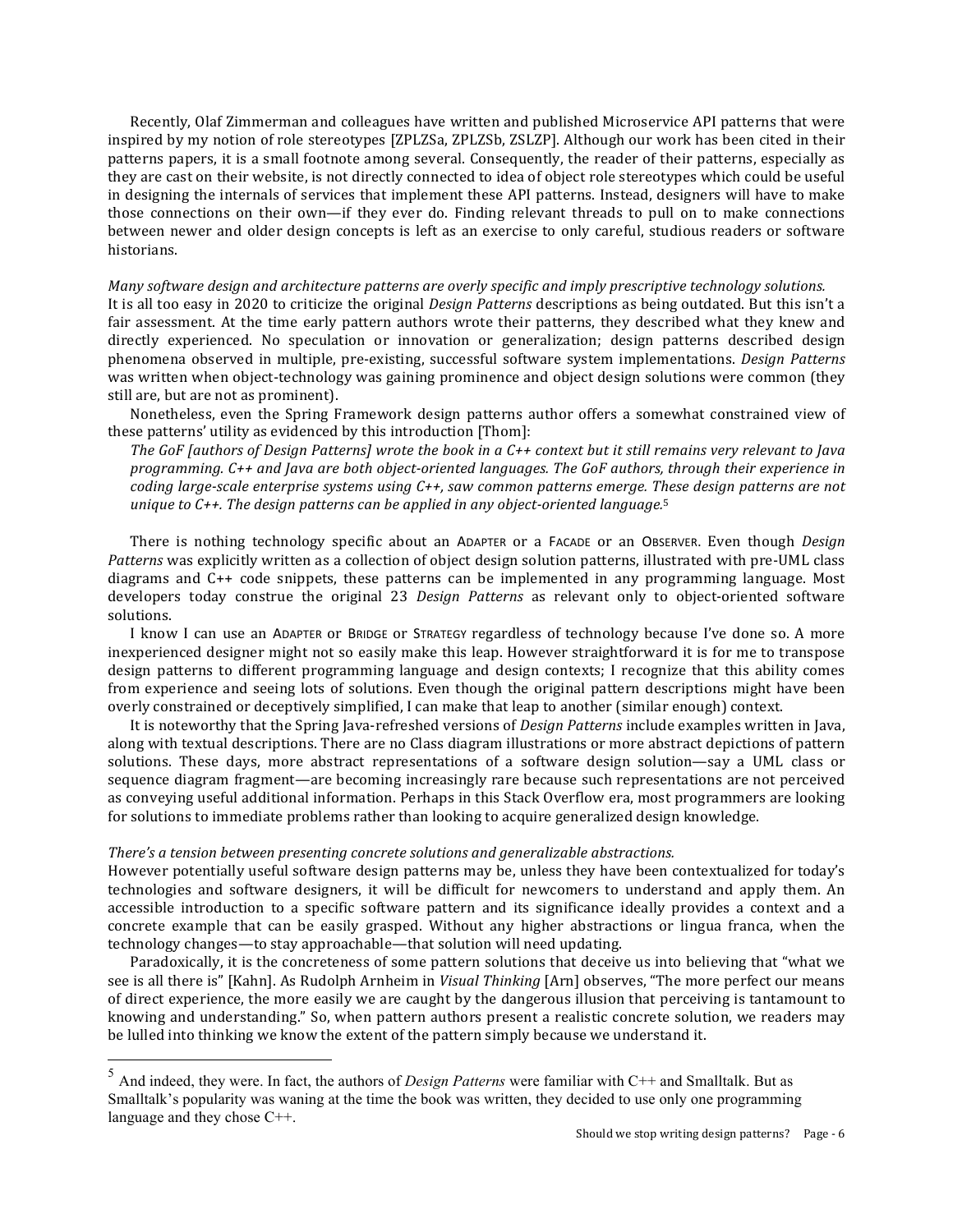To present the essence of a pattern—its abstraction if you will—requires a different type of exposition. That more abstract form needs a sparser description with a simple yet exemplary sketch of the problem. The solution shouldn't be spelled out in great detail. Or, if a solution is presented, it might be representative. A more abstract pattern should convey not only its significance but at the same time be sketchy enough that designers are forced (and expect) to fill in many details to fit it to their specific design situation. Equally important, that pattern needs to be located among other patterns and within a larger design context.

Both abstract and concrete descriptions are valuable—just to different audiences.

To date we, as a loosely formed patterns writing community, have not identified nor agreed upon conventions for tagging pattern descriptions with cautionary advice or tailoring them to specific audiences and contexts. For now, pattern authors are merely advised—at least in several writing workshops I have attended—to simply explain their choices and style of descriptions to their intended readers.

## 3. LOOKING BACK TO MY PATTERNS BEGINNINGS

Looking back to 2006, I wrote my first patterns with Paul Taylor and James Noble [WTN]. We explored writing patterns for conceptualizing problems rather than designing solutions to those problems. We were eager to make connections and create or link a rich network of patterns that spanned from requirements *into* design.

There are times when software designers don't see clearly what the problem is. In our paper we asked, "What if we find ourselves washing around in the amorphous problem space, unable to get a foothold on anything to bear the weight of a [design] pattern or to anchor a fragment of architecture? Is there another kind of pattern that helps to locate our thinking early in the analysis and conceptualization of systems and solutions? Do patterns in the problem space exist?"

We used Michael Jackson's *Problem Frames* [Jack] as a basis for this pattern writing experiment. Jackson's problem frames are intriguing because they build on a recognition of generic problem types, based on structures and relationships between domains and designed system elements (Jackson calls these "machines"). Problem frames are based on a philosophy of phenomenology, which firmly places us in a world of concepts. domains, phenomena and machines—in our case as software designers those machines are software mechanisms of our own creation—which interact with the elements of the problem's enveloping context in order to have a desired effect upon the world.

Jackson described five different problem frames: Required Behavior, Commanded Behavior, Information Display, Simple Workpieces, and Transformation. A Required Behavior frame deals with a class of problems where you want to control state changes of some *thing* outside the boundaries of your software machinery. A Commanded Behavior problem frame is about controlling changes to some *thing* based on either an operator or user's commands. An Information frame is about problems where there is a need to produce information about observable phenomena (usually over time). A Simple Workpieces frame addresses the problem of creating tooling, which enables users to create and manipulate structures. Finally, a Transformation frame is about problems of converting input to one or more outputs.

Jackson illustrated each problem frame with a schematic drawing and discussed their specific concerns around which you would eventually write requirements.

I recall, when first reading Jackson's work some years prior to my pattern writing experiment, that I hoped additional frames would soon be added by an active problem framing community. The problem frames Jackson described didn't appear immediately relevant to the problems I frequently encountered in IT and software engineering. Jackson's frames seemed most appropriate for characterizing requirements for physical control systems. However, I found that with a little bit of mental effort that I could "stretch" his conceptual framework to fit problems I was designing for.

For example, instead of controlling a device, I might design software that was "controlling" the behavior of an external software system that I could not directly probe for whether it had acted on my software's requests. I was reconfiguring Jackson's frames to better fit my design context. But I found that I could stretch his frames only so far and that they did not adequately cover my problem territory.

However, once I conceptually understood problem frames and how they could map onto my problems, I caught glimpses of them everywhere. Complex software systems interacting with other systems and databases tend to have multiple overlapping problem frames. After I had appropriately framed a situation, there were salient questions I could ask to uncover more information about the nature of the problem at hand. There was a set of software related questions relevant to each frame [WTN].

For example, here are some questions one might ask about required behavior problems:

What external state must be controlled?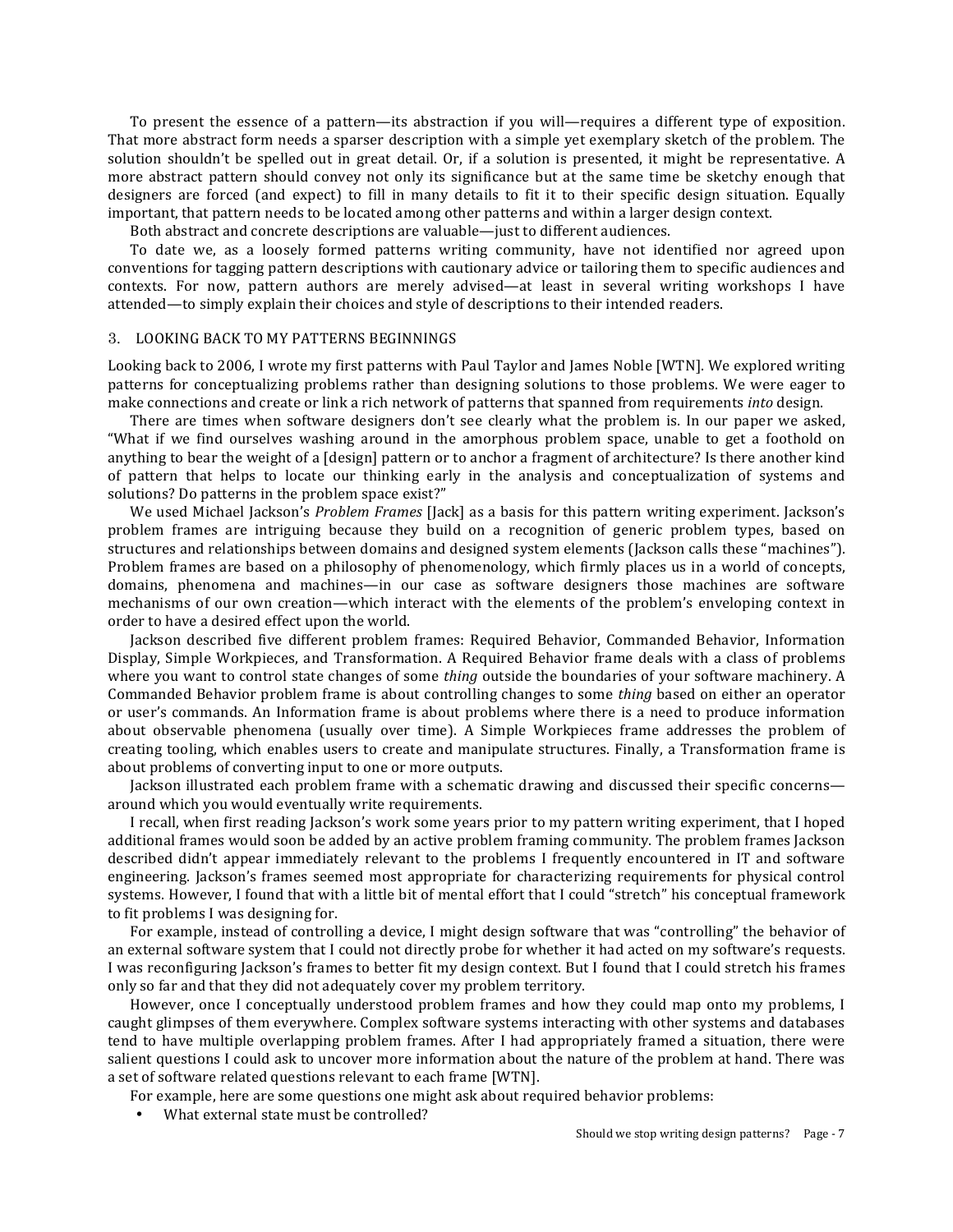- How does my software find out whether its actions have had the intended effect? Does it need to know for certain, or can it just react later (when the state of some thing is not as expected)?
- What should happen when things get "out of synch" between the software system and the thing it is supposedly controlling?
- How and when does my software decide what actions to initiate? Is there a sequence to these actions? Do they depend on each other?
- Can I view the connection between my software and the thing under control as being direct (easier) or do I need to consider that it is connected to something that transmits requests to the thing being controlled (and that this connection can cause quirky, interesting behavior)?

In our problem frame patterns paper we remarked that, "[t]he fact that we put problem frames into pattern form demonstrates that when people write specifications, they are designing too—they are designing the overall system, not its internal structure" [WTN]. And while problem frames are firmly rooted in the problem space, to us they also suggested potential design solution spaces to explore. For example, when solving translation problems it seems reasonable to check out software design patterns about how to write parsers, or to consider the COMMAND pattern when designing a solution to a Commanded Behavior problem (or most frames involving a user-operator domain). And Required Behavior problems suggest investigating event and event handling patterns, finite state machines, or reactive system design patterns.

These are fairly straightforward connections for *me* as an experienced software designer to make. But this is because I know of many software design and architecture patterns as well as other design techniques, practices, architecture styles, and design heuristics. Problem framing is simply one way, among many, to explore a problem space—a conceptual tool I use to focus on specific aspects of the problem as I untangle complex system requirements.

At the time I learned about problem frames, there were other better-known analytic techniques available. We analysts and designers were busy writing Use Cases, creating context diagrams, as well as workflow, data and object diagrams. I integrated framing into my existing bag of tricks for understanding the problem space and quietly moved on. Problem framing didn't replace any analysis technique I already knew; it just slipped in amongst them all as an imperfect backdrop.

So, did problem framing help *me* be a better designer? Perhaps. Framing gave me yet another way of seeing problems. Problems are frequently composed of multiple overlapping problem frames. So the act of framing a problem doesn't straightforwardly lead to any particular design solution. The path from framing a problem to choosing an appropriate software architecture or set of design patterns is roundabout at best.

However, once you "see" a problem frame, applying the lens offered by that particular frame leads you to ask focused questions about a portion of software system's requirements. The answers to these focused questions don't directly lead to specific design patterns and approaches; but they do raise your awareness of what might be harder problems to solve.

We remarked in our patterns paper that, "Patterns work like a ladder in the 'Snakes and Ladders' board game—given a known context and problem (square on the board) they give us a leg-up to a higher place. Design patterns fall squarely in the middle of the solution space and provide object-oriented fragments<sup>6</sup> of structure to resolve solution space forces" [WTN].

Did problem framing help me and others become better analysts? I'm unsure.

I found teaching others about problem frames to be an abject failure. Both the formal diagram notation as well as the concept of problem frames confused my students. After a few failed attempts at trying to get them to appreciate problem frames in all their gory detail—how to identify them, draw them, and describe their concerns—I dropped the idea of explicitly teaching them. My students didn't get the point.

They did, however, find it useful to have sets of related questions they could ask to gain further insight into their system's requirements. That those questions were related to the concerns relevant to specific problem frames was a distraction. Shh!! No need to tell my students about problem frames.

Learning the mechanics of writing clearly and at the appropriate level of detail (and some questions one might ask to get at those details) were practical skills that they could absorb and appreciate. The conceptual

 $6$  To put this in historical context, we were awash in object technology, design, and architecture patterns as of 2006: *Design Patterns* had been published with great success followed by Fowler's *Analysis Patterns* (1996), *Patterns of Enterprise Application Architecture* and *Object-oriented Reengineering Patterns* in (2002), *Domain Driven Design* (2003), and three of the five volumes of *Pattern-Oriented Software Architecture*.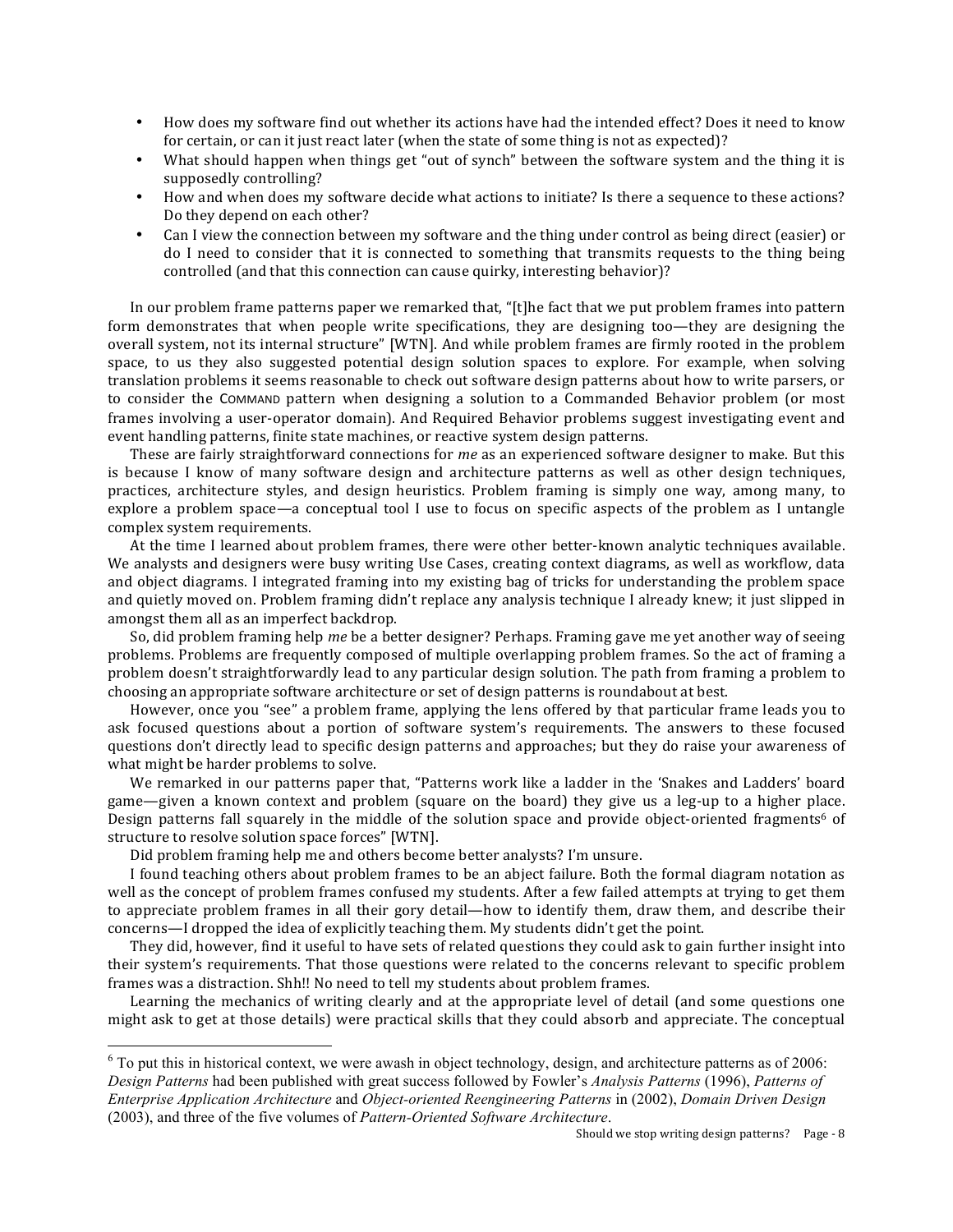backdrop of problem framing didn't need to be their focus. Rather, it was the hidden guiding hand behind those questions.

Framing is yet one more way to gain some perspective on a part of the problem at hand. It's useful to me as one of many tools, regardless of whether I can connect those insights with any patterned design solution. Once I know what the problem really is, then I can make use of my knowledge of both software design patterns and heuristics to work out a plausible solution.

## 4. SOME CONCLUSIONS ABOUT THE CURRENT STATE OF SOFTWARE DESIGN PATTERNS

As designers and architects, we aspire to readily connect known problems to plausible solutions. But unless I am designing something similar to what I have designed before, I must put in a lot of work before I gain any design traction let alone create a sustainable architecture. I can only proceed to design with confidence after a fair amount of experimentation and thinking. While I recognize that design patterns offer only general solutions—and that those solutions, depending on the author's particular writing style, are at varying levels of granularity and abstraction—I still find that I am frustrated when I apply new-to-me patterns. I have to fill in so many details and make many myriad smaller design decisions. Sure. I expect that. But it is precisely these extra bits of wisdom that I seek out when I enter new design territory—those particular design heuristics and tips and insights that come from lived experience. Pattern descriptions rarely convey those things. While I greatly value software design patterns—as they embody useful design knowledge—I have little confidence in their immediate, straight-out-of-the-box utility.

Even more disconcerting, newly published software design patterns are not often oriented to the existing body of software design patterns. And many useful software patterns remain relatively unknown. There is little coherence to existing software design knowledge, let alone the large body of software design patterns that are scattered about.

If you don't attend patterns conferences or regularly scour the patterns conference proceedings and published books or websites, you may not even find the good stuff let alone understand how it connects to or extends prior work. Consequently, you are reduced to making Internet searches and poring over Stack Overflow postings to find relevant design advice, one bite-sized morsel at a time, then piecing together the information on your own. While personally worthwhile, this doesn't serve the needs of the larger design community.

For example, as evidenced by a recent tweet stream [Garr20a], people are currently discussing implications of meshing the concept of Alistair Cockburn's HEXAGONAL ARCHITECTURE patterns [Co05] with the creation of Domain Driven Design's BOUNDED CONTEXTS and whether there should be new variants to the notion of PORTS and ADAPTERS. The threaded discussion started with a tweet announcing a new GitHub post on the topic [Garr20b]. It was followed by comments from another tweeter who also wrote a blog post [Pier] about his understanding of these patterns. Intermingled in the tweet thread were comments by the original pattern author. Eventually I discovered that the original tweeter also had a GitHub repository that contained several postings on the topic [Garr20c]. While I could piece together this conversation with the extra information, this simply reinforced my opinion that Twitter is horrible medium for capturing and preserving meaningful discussions and that pattern discussions are happening all over the Internet.

#### 5. A CALL TO ACTION

If we as a patterns community want to promote software design pattern literacy, relevancy, and long-term impact, things need to change. Instead of staying the course, pumping out ever more patterns, I suggest we perform some bold experiments and learn from them how best to proceed with longer-term efforts.

Instead of only holding patterns conferences whose primary focus is encouraging new authors and students to write yet more patterns, we should devote a significant fraction of our attention toward discussing, organizing, updating, connecting and re-connecting, and rescuing the body of existing software patterns.

It may be that the existing knowledge is too sprawling to organize in any coherent way. And yet, in spite of the lack of any organized or concerted effort, the collective knowledge about patterns is growing. Perhaps our goal as a software design community shouldn't be to make everything neat and tidy. Design, after all is a messy process. Why should the evolution and integration of software design patterns, heuristics and practical design knowledge be different?

Acknowledging this messy state of affairs, we could sponsor or create an ecosystem that fosters patterns' continued use and evolution. In the early days of patterns, Ward Cunningham fostered open, wide-ranging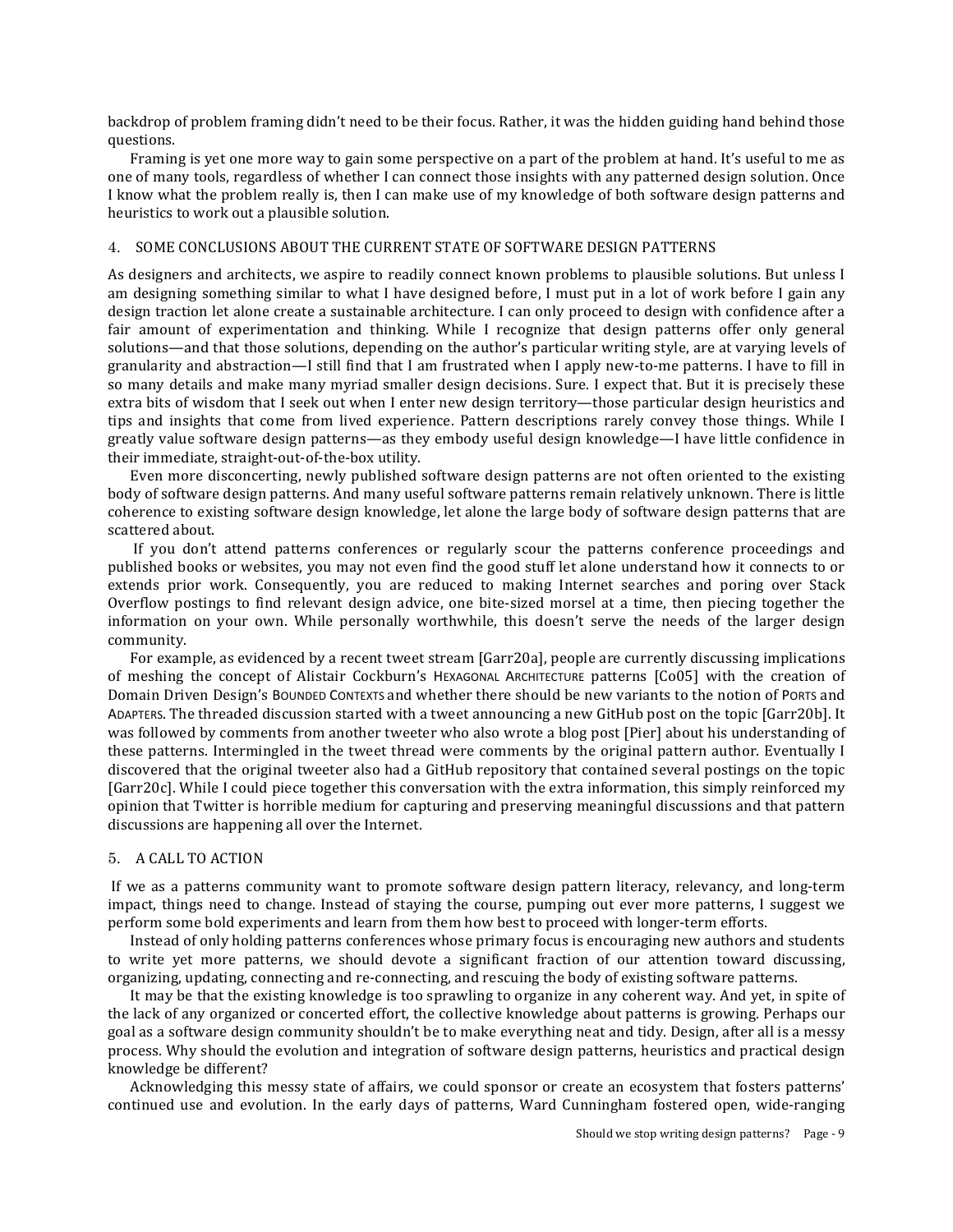discussions on design and patterns on his Portland Pattern Repository Wiki. Perhaps as a community we should gather together to recreate a curated space for discussing design and design patterns. I envision a lively forum where designers could share their insights into the many detailed decisions they make as they implement systems, and apply, extend, refresh, and newly conceive design patterns.

Additionally, we could hold software pattern mining, design heuristic hunting, and pattern refining events.

We in the patterns community can contribute our unique perspectives and a sense of our history to help weave together currently disjoint software patterns along with useful design advice and other design heuristics (whether written in pattern form or not).

We might even be so bold as to consolidate and present a "core" of what we believe to be the more enduring and impactful software design patterns.

Equally important, we should start publishing patterns workshopped at PLoP conferences differently. We could designate commentators to write an accompanying précis as well as an analysis that connects newly written and published patterns to the pre-existing body of knowledge. We might even speculate on new patterns' significance, scope, and utility. Or contribute additional examples of their use or exemplary solutions. Chris Kohls and I [WK] recently pointed out yet one more avenue of exploration:

*Rather than drowning pattern readers in even more text, verbal descriptions, and caveats, we propose that a better* way to establish richer, more productive views of patterns would be to present curated views depicting *multiple instances of particularly useful patterns in situ. Besides showing a good canonical implementation that applies a pattern, most patterns could benefit from 'how to not do it' code examples.* 

So, is it time for us to stop writing patterns? No, not entirely.

However, I think now is an opportune time for *me* to step away from cranking out ever more software related patterns to give myself the space and time to write, reflect, and work on the preservation, restoration, and promotion of important software design patterns as well as identifying gaps that need filling. This is no small effort. I cannot do this on my own.

Will you join me in these endeavors? We won't know of their impact unless we try.

#### 6. ACKNOWLEDGEMENTS

I'd like to thank my shepherds, Stefan Hotel and Michael Keeling, for reading early drafts of this essay and prompting me to try harder to come to some conclusions and calls to action. I'd also like to thank my virtual writers' workshop colleagues for giving me pointed, if sometimes conflicting, advice on how make this essay more cohesive and compelling. In particular, I want to thank Lise Hvatum as well as Paulo Merson who provided me thoughtful comments even after the writers' workshop. And finally, thanks to my supportive and consistently thoughtful critics, Jordan Wirfs-Brock and Allen Wirfs-Brock.

## **REFERENCES**

[AISJFA] Alexander, C., Ishikawa, S., Silverstein, M., Jacobson, M., Fiksdahl-King, I., Angel, S. (1977). *A Pattern Language: Towns, Buildings, Construction.* Oxford University Press.

[AHLSWY] Acherkan, E., Hen-Tov, A., Lorenz, D., Schachter, L., Wirfs-Brock, R., Yoder, J. (2011). "Dynamic Hook Points." Proceedings of the Asian Conference on Patterns of Programming Languages (AsianPLoP '11).

[Arn] Arnheim, R. *Visual Thinking*, (2004). University of California Press; Second Edition, Thirty-Fifth Anniversary Printing.

[Co05] Cockburn, A. " Hexagonal Architecture" Retrieved from: https://alistair.cockburn.us/hexagonal-architecture/

[Cunn] Cunningham, W. Portland Pattern Repository. Retrieved from: http://wiki.c2.com/?WelcomeVisitors

[Dem] Demeyer, S., Ducasse, S., Nierstrasz, O. (2003) *Object-oriented Reengineering Patterns*, Morgan Kaufman and [Website] open access textbook: https://open.umn.edu/opentextbooks/textbooks/object-oriented-reengineering-patterns.

[Evan] Evans, E. (2003). *Domain-Driven Design: Tackling Complexity in the Heart of Software, Addison-Wesley.* 

[Foot] Foote, B., Yoder, J. (1997). "Big Ball of Mud." Proceedings of the Fourth Conference on Patterns Languages of Programs (PLoP '97/EuroPLoP '97). Also in *Pattern Languages of Programs Design 4*, edited by Neil Harrison, Brian Foote, and Hans Rohnert. Addison-Wesley, 2000.

[Gamma] Gamma, E., Helm, R., Johnson, R., Vlissides, J. (1995). *Design Patterns: Elements of Reusable Object-Oriented Software*. Addison-Wesley.

[Garr20a] Garrido de Paz, J. (@JuanMGP). 'Just published an article about the driven-side of #HexagonalArchitecture (pattern by @TotherAlistairrelated to "DDD Anti Corruption Layer". In the links section of the article I also mention some resources by @tpierrain about this topic.' 27 November, 2020, 12:25 PM. Tweet.

[Garr20b] Garrido de Paz, J. (2020) 'Hexagonal Architecture: The "Right Boundary"'

https://jmgarridopaz.github.io/content/therightboundary.html

[Garr20c] Garrido de Paz, J. "Articles." https://jmgarridopaz.github.io/content/articles.html

[HNSWY10] Hen-Tov, A., Nikolaev, L., Schachter, L., Wirfs-Brock, R., and Yoder, J. (2010). "Adaptive Object-Model Evolution Patterns." Proceedings of the 8<sup>th</sup> Latin America Conference on Pattern Languages of Programs (SugarLoaf PLoP '10).